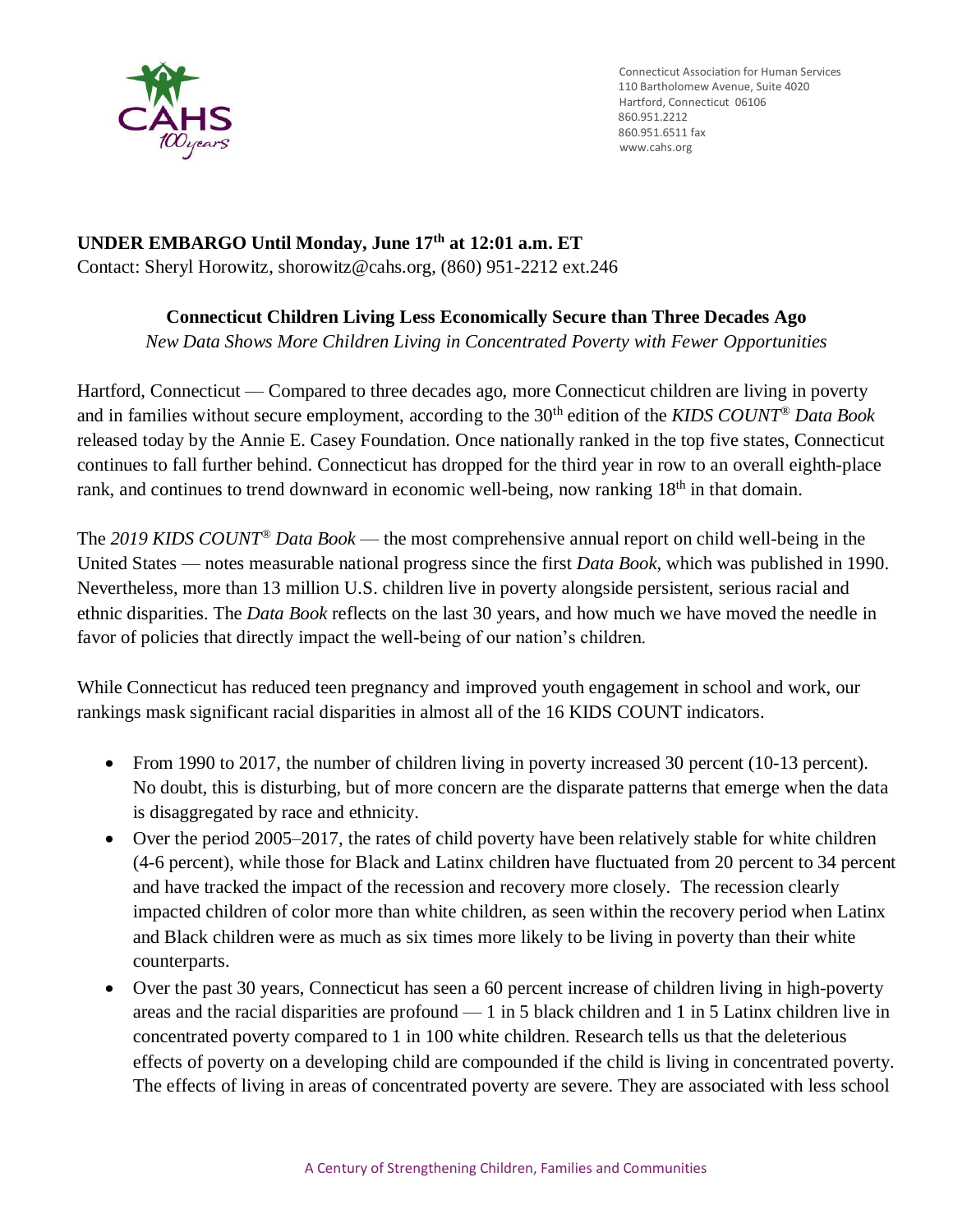funding, fewer investments in the community, and kids struggling to succeed with fewer resources and opportunities.

• In 2019, Connecticut saw a worsening in three out of the four measures of economic well-being. In 1990, Connecticut ranked 11<sup>th</sup> for secure parental employment; we have now fallen to 42<sup>nd</sup>. While the share of children living in families with insecure parental employment has seen a nationwide 13 percent decrease, Connecticut has seen an increase by 30 percent. Connecticut is seeing some slow improvement in this area over the past few years, but 26 percent of children are still living in families without secure parental employment. Clearly, we need to do more to provide opportunities for parents, which will allow children to grow up in economically secure families.

"The data in this report represent progress toward overall child well-being and equity over a generation. Connecticut has made some progress in several key areas, but there is also reason for concern. Children live and grow in families. When parents do better educationally, they also do better economically and their children have better outcomes. As the 1990 generation of children reached adulthood, a higher percentage of their children are now living in families where no parent has secure employment, a higher percentage of their children are living in poverty, and we have made little progress in addressing severe inequity. To reverse this trend, and meet the skilled workforce needs of employers, we need to make targeted and substantial investments in a whole-family approach to jobs. We need to emphasize both adult learning and skills development, combined with a fully funded system of early care and education that meets the needs of all families, whether working or learning. Two-generation targeted investments can give families the opportunity to become economically secure with thriving children. Connecticut will prosper from shared economic well-being, and all of us will benefit," said Liz Fraser, Policy Director of Connecticut Association for Human Services (CAHS).

Not all of Connecticut's rankings have suffered, especially in the education domain. In two of the four indicators — fourth-grade English proficiency and young children in preschool — Connecticut ranked in the top three. Yet 80-90 percent of black and Latinx children, are not meeting eighth-grade mathematics proficiency levels compared to 40-55 percent of white and Asian students. This raises the question: How does a state doing so well in education — *a factor considered a cornerstone for economic success —* not realize these benefits? A starting point would be to unmask where large disparities by race and ethnicity exist. Knowing that a portion of our students are succeeding but a growing number are being left behind clearly makes a strong case for the need to focus on disaggregated data to identify gaps and develop effective programmatic and policy solutions that allow all children to succeed.

Says CAHS' Chief Research and Evaluation Officer Sheryl Horowitz: "KIDS COUNT's education indicators show a relatively stable Connecticut that is gradually improving. The problem is that this is not the whole story. As long as Connecticut maintains a large percentage of white residents, which is still the case in many of our towns, the state projects an image of well-being for its children. The real story is found below this surface, within the differences between racial and ethnic groups. In three of the four measures, black and Latinx children are consistently scoring between 10 to 30 percentage points lower than their white counterparts. While the educational measures we use may not be directly responsible for the level of economic growth and stability in the state, research says there is a strong relationship. If we are to maintain our position as a leader in child welfare and be a state that provides a high quality of life, we need to expose and redress the sources that limit our ability to grow and prosper and that involves actively working toward equity in all the KIDS COUNT domains."